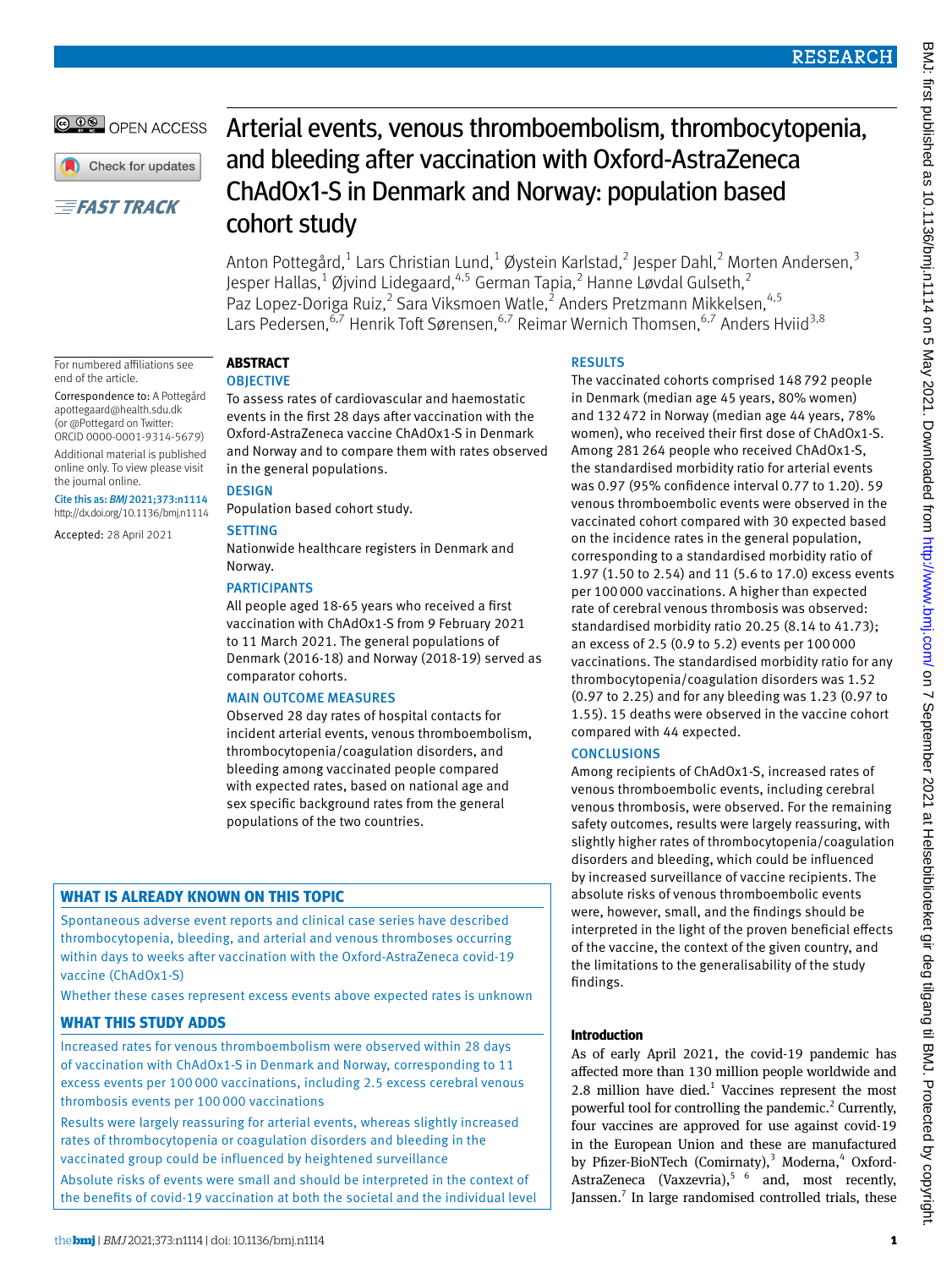vaccines have shown 66% to 95% efficacy against symptomatic covid-19. $3-6$ 

During early to mid-March 2021, vaccination against covid-19 with the Oxford-AstraZeneca vaccine ChAdOx1-S was paused in several European countries because of spontaneous reports of severe and sometimes fatal thromboembolic events among vaccinated people.<sup>8</sup> According to a statement from the European Medicines Agency, 30 cases of predominantly venous thromboembolic events had been reported by 10 March 2021 among the approximately five million recipients of  $ChAdOx1-S$  in Europe at the time.<sup>8</sup>

The EMA subsequently stated that "The number of thromboembolic events in vaccinated people is no higher than the number seen in the general population."<sup>9</sup> Adverse events might, however, be substantially underestimated if based only on spontaneous adverse event reporting. Moreover, since early March 2021, an increasing number of case reports from Austria, Norway, Denmark, Germany, the United Kingdom, and other countries has suggested a potentially distinct thrombotic syndrome associated with  $ChAdOx1-S$ .<sup>10-13</sup> These reports have described severe thrombocytopenia, bleeding, arterial thrombosis, and venous thrombosis in unusual anatomical locations (cerebral venous sinus thrombosis, or thrombosis in the portal, splanchnic, or hepatic veins) but also lower limb venous thrombosis or pulmonary embolism in some patients, occurring within five to 24 days after vaccination.<sup>14</sup> Whether these cases represent an excess over the expected rate is yet to be established. The risk of such adverse effects also remains unknown, as rare events are not identified in even large clinical trials and adverse effects are often underreported during post-marketing surveillance. Given the ongoing covid-19 pandemic and the current shortage of vaccines, it is crucially important to assess risks with covid-19 vaccines in real world settings.

The objective of the current collaboration between scientific centres in Denmark and Norway was to assess nationwide rates of cardiovascular and haemostatic events after vaccination with ChAdOx1-S and to compare these rates with corresponding age and sex standardised rates in the general populations of the two countries.

#### **Methods**

#### Data sources

We obtained data from Danish healthcare registries through an accelerated process involving registry agencies and national health and data protection authorities. The emergency preparedness register for covid-19 (Beredt C19) in Norway supplied Norwegian data.15 Beredt C19 includes information already collected by healthcare services, national health registries, and medical quality registers. Government funded healthcare systems in Scandinavian countries provide all legal residents with free access to healthcare.<sup>16 17</sup> The national health registries of these countries contain prospectively collected health information on all residents, with civil personal

registration numbers, permitting individual level data linkage among national registries.<sup>18</sup>

The study was conducted according to the ethical and legal requirements of each country.19 Owing to data privacy regulations, no cell counts below five could be reported.

#### Study cohorts

The vaccine cohorts consisted of all people aged 18- 65 years in Denmark and Norway who received a first vaccination with ChAdOx1-S from 9 February 2021 to 11 March 2021 (the date the Danish and Norwegian vaccination programmes were halted owing to safety concerns). We excluded vaccine recipients younger than 18 years and older than 65 years and those who immigrated to the countries within 365 days before their first vaccination (ascertained from the civil registration systems in the two countries). The general populations aged 18-65 years in Denmark during 2016-18 and in Norway during 2018-19 served as prespecified comparator cohorts.

#### Vaccination against covid-19

The Danish vaccination register<sup>20</sup> and the corresponding Norwegian immunisation registry  $SYSVAK^{21}$ provided the dates on which all members of the study cohorts received their first dose of ChAdOx1-S. The vaccine was authorised conditionally across the EU on 29 January  $2021^{22}$  and launched in Denmark, Norway, and other European countries shortly after. In Denmark, Norway, and many other European countries, ChAdOx1-S has been administered almost entirely to those younger than 65 years. In accordance with the Danish and Norwegian covid-19 vaccination strategies, the majority of ChAdOx1-S recipients were healthcare and social service workers.

#### Cardiovascular and haemostatic events

To obtain data on all inpatient stays and hospital outpatient clinic contacts (including emergency room visits), we accessed the national patient registers in Denmark and Norway (covering all hospitals). These registers contain doctor recorded diagnoses for each hospital contact according to ICD-10 (international classification of diseases, 10th revision).<sup>16 17 23 24</sup> We assessed rates of hospital contacts for a range of prespecified cardiovascular and haemostatic diagnoses, grouped as arterial events, venous thromboembolism, thrombocytopenia/coagulation disorders, and bleeding events (see supplementary file for ICD-10 codes).

In analyses of individual outcomes, we excluded people from the vaccinated cohorts who had a history of that specific outcome during the 365 days before their first vaccination. For the general population cohorts, we similarly excluded people with a history of a given outcome during a one year fixed washout period from calculations of rates of specific outcomes. Individual outcomes were considered independently for example, those with a recent history of stroke were not excluded from estimates of the age and sex specific rate of pulmonary embolism.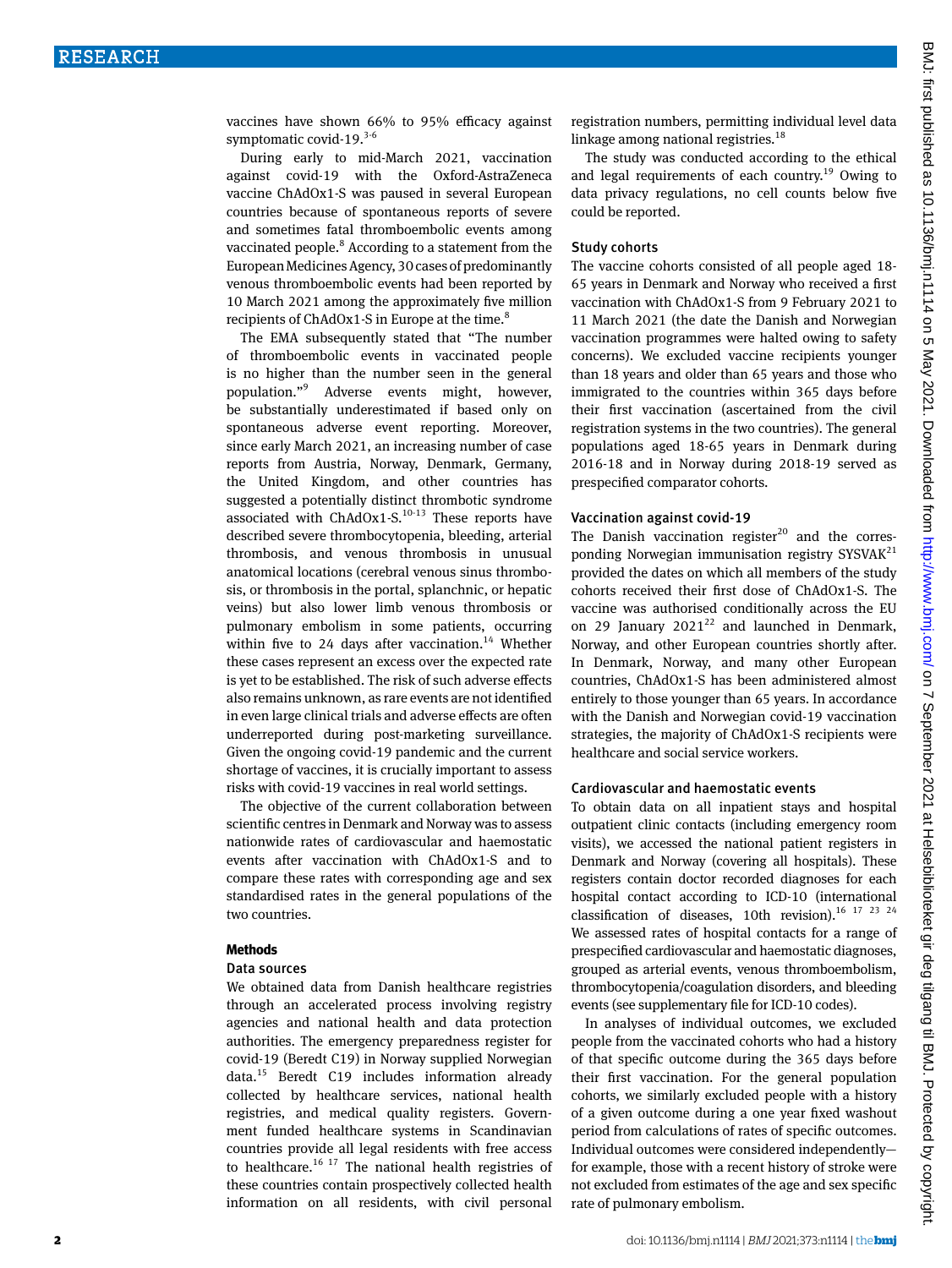#### Statistical analyses

The observed number of incident events in the vaccinated cohorts was obtained by following the cohorts starting on the date of first vaccination for up to 28 days or until the date of death, emigration, the event of interest, or end of data availability (31 March 2021), whichever occurred first.

The expected number of events in the vaccinated cohorts was estimated based on the incidence rates of the given outcomes in the prespecified general population cohorts. These incidence rates were estimated from data for the general population aged 18-65 during 2016-18 in Denmark and during 2018- 19 in Norway, with rates calculated stratified by sex and age in five year bands (18-24, 25-29, 30-34, 35-39, 40-44, 45-49, 50-54, 55-59, and 60-65, ascertained at the midpoints of the reference periods). The general population cohorts were followed for incident hospital contacts for the individual outcomes from 1 January 2016 to 31 December 2018 (Denmark) or 1 January 2018 to 31 December 2019 (Norway), emigration, death, or occurrence of the outcome in question, whichever came first. From these general population incidence rates, we estimated the expected number of events in the vaccinated cohort for each of the individual outcomes using indirect standardisation. Specifically, we multiplied the age, sex, and country specific general population incidence rate with the age, sex, and country specific follow-up time accumulated in the vaccinated cohorts for up to 28 days after vaccination. For each age, sex, and country specific stratum of the vaccine recipients, this yielded a count for the number of expected events, which we then summed across stratums. In this way, we obtained the expected number of outcomes that we would observe in the vaccinated cohort members if they had the same rate of outcomes as the general population, when taking into account age, sex, and country.

For each of the prespecified individual outcomes and for groups of outcomes, we calculated the Danish and Norwegian general population incidence rates, the observed and expected number of events, and the differences per 100000 vaccine recipients followed for 28 days: excess events (standardised morbidity differences) per 100 000 vaccinations and standardised morbidity ratios. We obtained exact 95% confidence intervals for both from the Poisson distribution.<sup>25</sup>

#### Supplementary analyses

We conducted a range of prespecified supplementary analyses. Firstly, to investigate subgroup effects, we stratified the analyses by sex as well as by young versus middle aged adults (age categories 18-44 years and 45-65 years). Secondly, to focus specifically on early outcomes that could be more likely due to vaccination, we conducted an analysis with follow-up restricted to 14 days. Thirdly, to investigate the potential effect of heightened diagnostic awareness and thus inclusion of less serious events associated with brief hospital contacts among vaccine recipients, as well as the risk of incorrect coding or rule-out diagnoses from such

brief contacts being counted as actual outcomes, we restricted the assessment of events to hospital contacts with a duration five hours or more. Finally, to assess whether use of a historical general population comparator cohort influenced the results, we used a general population cohort followed from 1 January 2020 to 15 March 2021 in both countries.

#### Public and patient involvement

No patients were involved in the design, execution, or interpretation of this study. Owing to both the urgency and the sensitivity of the study question, as well data privacy constraints, it was not possible to involve members of the public in the study.

#### **Results**

Among 282572 people vaccinated against covid-19 with ChAdOx1-S in Denmark and Norway from February 2021 to 11 March 2021, 1308 (0.5%) were excluded owing to age (<18 years or >65 years) or recent immigration. The final vaccinated cohorts included 281264 people: 148792 in Denmark (median age 45 (interquartile range 33-55) years; 80.1% women), and 132472 in Norway (44 (32-55); 77.6% women, table 1). Full 28 day follow-up was available for 206894 people (73.6%) in the final cohorts. Among the remaining 74370 people (26.4%) with fewer than 28 days of available follow-up, median available followup was 24 (interquartile range 23-26) days in Denmark and 23 (22-24) days in Norway.

#### Main analysis

*Arterial events*—83 arterial events were observed versus 86 expected, corresponding to a standardised morbidity ratio of 0.97 (95% confidence interval 0.77 to 1.20, fig 1). Within the arterial events group, the rate of intracerebral haemorrhage was increased, with a standardised morbidity ratio of 2.33 (1.01 to 4.59), corresponding to 1.7 (95% confidence interval 0.0 to 4.6) excess events per 100000 vaccinations.

*Venous thromboembolism*—59 venous thromboembolic events were observed versus 30 expected, corresponding to a standardised morbidity ratio of 1.97 (1.50 to 2.54) and to 11 (5.6 to 17.0) excess events per 100000 vaccinations (fig 1). An increase was also found for several subgroups, including pulmonary embolism (standardised morbidity ratio 1.79 (1.11 to 2.74); 3.4 (0.5 to 7.5) excess events per 100000 vaccinations), lower limb venous thrombosis (1.47 (0.92 to 2.23); 2.6 (−0.4 to 6.8) excess events per 100000 vaccinations), and other venous thrombosis (1.99 (1.03 to 3.48); 2.2 (0.1 to 5.5) excess events per 100000 vaccinations). The standardised morbidity ratio for cerebral venous thrombosis was 20.25 (8.14 to 41.73) corresponding to 7 observed events versus 0.3 expected and an excess of 2.5 (0.9 to 5.2) events per 100000 vaccinations.

*Any thrombocytopenia/coagulation disorder* the standardised morbidity ratio for any thrombocytopenia/coagulation disorder was 1.52 (0.97 to 2.25), corresponding to 3.0 (−0.2 to 7.4)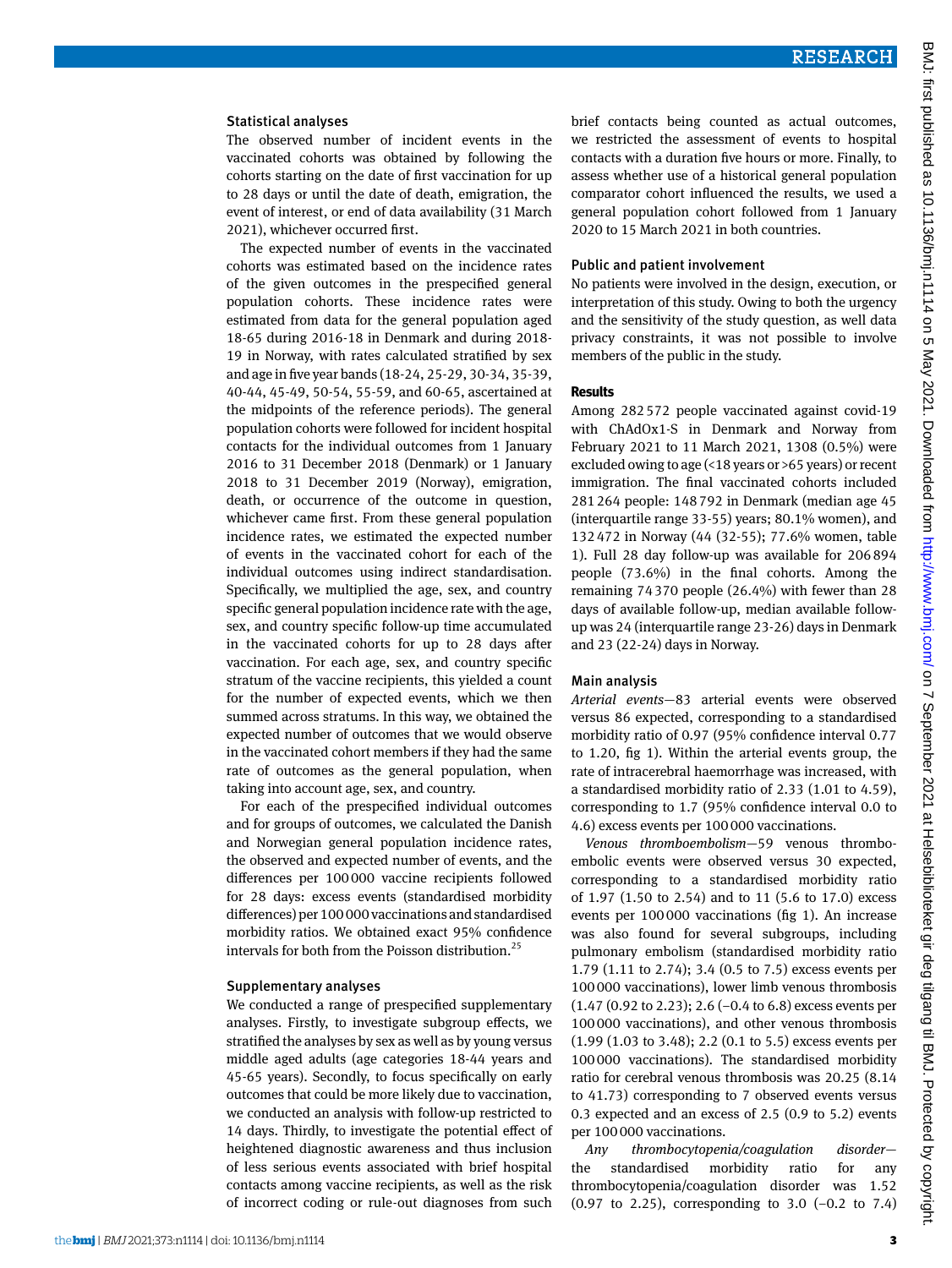Table 1 | Baseline characteristics of 281264 study participants aged 18-65 years who received the Oxford-AstraZeneca vaccine against covid-19 (ChAdOx1-S) in Denmark and Norway

| Characteristics                           | Denmark (n=148792) | Norway (n=132472) |
|-------------------------------------------|--------------------|-------------------|
| Women                                     | 119119 (80.1)      | 102848 (77.6)     |
| Median (interquartile range) age (years): | 45 (33-55)         | 44 (32-55)        |
| $18 - 24$                                 | 13731 (9.2)        | 13092 (9.9)       |
| $25 - 29$                                 | 13784 (9.3)        | 12704 (9.6)       |
| $30 - 34$                                 | 12774 (8.6)        | 13002 (9.8)       |
| 35-39                                     | 13968 (9.4)        | 13 199 (10.0)     |
| $40 - 44$                                 | 17 134 (11.5)      | 14 365 (10.8)     |
| 45-49                                     | 19827 (13.3)       | 15 582 (11.8)     |
| $50 - 54$                                 | 19629 (13.2)       | 15 916 (12.0)     |
| 55-59                                     | 21027 (14.1)       | 17 630 (13.3)     |
| 60-65                                     | 16918 (11.4)       | 16 982 (12.8)     |
| Month vaccinated:                         |                    |                   |
| February 2021                             | 84 359 (56.7)      | 53 678 (40.5)     |
| March 2021                                | 64433 (43.3)       | 78794 (59.5)      |

When hospital contacts of less than five hours were excluded from the analysis, results for venous thromboembolism remained unchanged, whereas no excess bleeding events were observed, and the excess events of thrombocytopenia/coagulation disorders was diminished (to  $1.3$  (-0.8 to  $4.6$ ) excess events per 100000 vaccinations). Using the more recent general population comparison cohort (2020-21), nearly identical general population rates were found for all outcomes, and as such effect estimates remained virtually unchanged (for full results see supplementary tables 1 and 2).

#### Post hoc analyses

Firstly, to investigate whether signals for venous thromboembolism or cerebral venous thrombosis could be explained by unmeasured confounding from use of systemic hormone therapy, the proportion of women were quantified in the Danish vaccinated cohort who redeemed a prescription for systemic hormone therapy (oral contraceptives or estradiol) during the year before cohort entry as well as in the general population comparator cohort. This showed that women who received ChAdOx1-S were on average using systemic hormone therapy slightly less often than the background population (see supplementary table 3). Secondly, E-values were calculated for the outcomes of venous thromboembolism and cerebral venous thrombosis—these represent the minimum magnitude of association that an unmeasured confounder needs to have with both the exposure and the outcome to move the estimate so that the lower boundary of the 95% confidence interval includes unity.<sup>26</sup> This vielded E-values of 2.37 for venous thromboembolism and 15.8 for cerebral venous thrombosis. Thirdly, to provide more clarity on the estimation of the expected counts and to investigate whether incidence rates in the background population were stable over time, yearly incidence rates were calculated for 2016-18 in Denmark, 2018-19 in Norway, and 2020-21 in both countries. This showed generally stable incidence rates over time in both countries for all outcomes (see supplementary tables 4-7). Fourthly, to investigate the potential influence from either previous or concomitant SARS-CoV-2 infection, the proportion of vaccine recipients with any positive test result for covid-19 before vaccination was identified (6.2% in Denmark and 1.4% in Norway). When these people were excluded from the analysis, the estimates for both overall venous thromboembolic events, and specifically cerebral venous thrombosis, remained virtually unchanged (data not shown owing to low counts conflicting with data privacy regulations). When the follow-up of vaccine recipients was further censored on a positive covid-19 test result after vaccination, which occurred for 0.24% (n=643) of the combined cohorts, results remained unchanged (data not shown). Finally, to contextualise the study findings of a cerebral venous thrombosis signal, the 28 day risk of cerebral venous thrombosis after a positive covid-19 test result was assessed for Denmark and Norway, using complete nationwide data on SARS-CoV-2 polymerase

excess events per 100000 vaccinations (fig 2). This was driven by unspecified thrombocytopenia with a standardised morbidity ratio of 3.57 (1.78 to 6.38), corresponding to 2.9 (0.9 to 6.1) excess events per 100000 vaccinations.

*Any bleeding*—the standardised morbidity ratio for any bleeding was 1.23 (0.97 to 1.55), corresponding to 5.1 (−0.7 to 12.2) excess events per 100000 vaccinations (fig 2). This included a standardised morbidity ratio of 2.21 (1.54 to 3.08) for bleeding from the respiratory tract (eg, epistaxis and haemoptysis), corresponding to 7.1 (3.2 to 12.2) excess events per 100000 vaccinations; and 3.30 (1.42 to 6.50) for unspecified bleeding, corresponding to 2.1 (0.4 to 4.9) excess events per 100000 vaccinations.

*Deaths*—15 deaths were observed in the vaccinated cohort compared with 44 expected deaths based on the general population mortality rates, corresponding to a standardised morbidity ratio of 0.34 (0.19 to 0.57).

#### Supplementary analyses

Figure 3 presents the results from the prespecified supplementary analyses. Standardised morbidity ratio estimates were generally similar among those aged 18-44 years compared with those aged 45-65 years, with the exception of venous thromboembolism: 2.99 (1.94 to 4.42) among those aged 18-44 years versus 1.58 (1.09 to 2.20) among those aged 45-65 years, corresponding to a slightly higher absolute excess rate of events in the younger group (13 excess events per 100000 vaccinations among those aged 18-44 years *v* 9 excess events per 100000 vaccinations among those aged 45-65 years). When the analysis was restricted to women, no excess rate of thrombocytopenia/ coagulation disorders was observed, whereas other estimates were largely unaltered. When restricting to men, no excess rate of venous thromboembolism was observed: standardised morbidity ratio 0.67 (0.22 to 1.56); the results were, however, imprecise. When the analysis was restricted to 14 day follow-up, the standardised morbidity ratio for thrombocytopenia/ coagulation disorders increased to 1.93 (1.11 to 3.14), whereas no excess rate of bleeding was observed.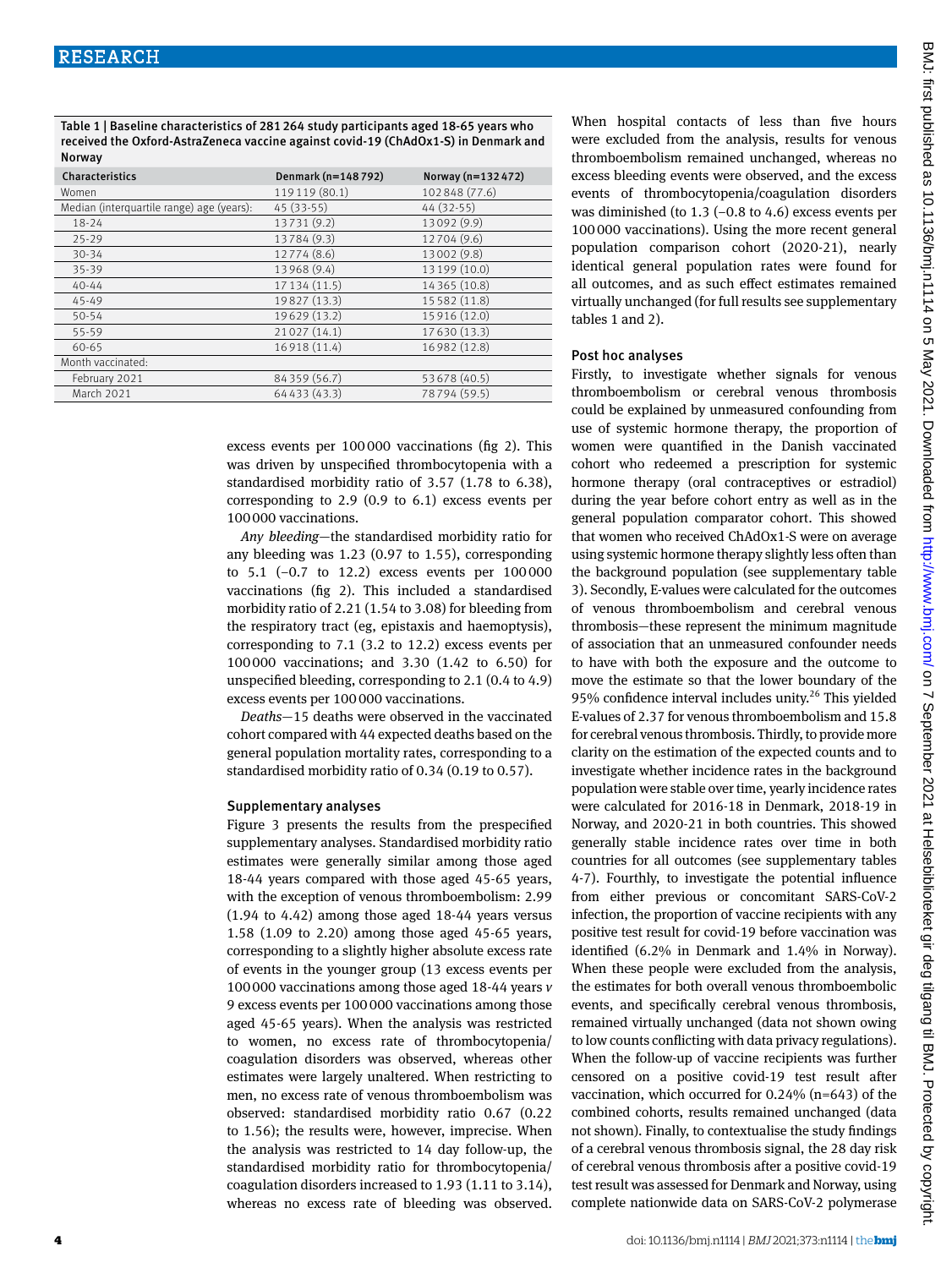|                                                            |           |                |                | (95% CI)                   |                                                   |                   |
|------------------------------------------------------------|-----------|----------------|----------------|----------------------------|---------------------------------------------------|-------------------|
| <b>Arterial events</b>                                     | 4.52/4.71 | 83             | 86             | $-1.0$ ( $-7.2$ to 6.4)    | 0.97 (0.77 to 1.20)                               |                   |
| <b>Cardiac events</b>                                      | 2.93/3.56 | 52             | 57             | $-1.9$ ( $-6.8$ to 4.1)    | 0.91 (0.68 to 1.19)                               |                   |
| Acute myocardial infarction (AMI)                          | 1.04/1.21 | 20             | 18             | $0.6$ (-2.3 to 4.6)        | 1.09 (0.66 to 1.68)                               |                   |
| Ischaemic heart disease without AMI                        | 2.58/3.35 | 46             | 52             | $-2.2$ ( $-6.8$ to 3.5)    | 0.89 (0.65 to 1.18)                               |                   |
| Cerebrovascular events                                     | 1.62/1.21 | 27             | 28             | $-0.5$ ( $-3.9$ to $4.0$ ) | 0.95 (0.63 to 1.38)                               |                   |
| Cerebral infarction                                        | 1.03/0.75 | 16             | 17             | $-0.5$ ( $-3.0$ to 3.2)    | 0.92 (0.53 to 1.50)                               |                   |
| Intracerebral haemorrhage                                  | 0.20/0.14 | 8              | 3              | 1.7(0.0 to 4.6)            | 2.33 (1.01 to 4.59)                               |                   |
| Occlusion and stenosis &                                   | 0.07/0.21 | n<5            | 3              | <b>NR</b>                  | <b>NR</b>                                         |                   |
| Stroke, unspecified                                        | 0.40/0.06 | $\Omega$       | 5              |                            | $-1.8$ ( $-1.8$ to $-0.4$ ) 0.00 (0.00 to 0.78)   |                   |
| Subarachnoid haemorrhage                                   | 0.14/0.09 | n<5            | 3              | <b>NR</b>                  | <b>NR</b>                                         |                   |
| Transient ischaemic attack                                 | 0.07/0.09 | $\Omega$       | $\overline{2}$ | $-0.6$ ( $-0.6$ to $0.8$ ) | 0.00 (0.00 to 2.24)                               |                   |
| Other arterial events¶                                     | 0.11/0.10 | n<5            | 3              | <b>NR</b>                  | <b>NR</b>                                         |                   |
| <b>Venous thromboembolism</b>                              | 1.58/1.26 | 59             | 30             |                            | 10.8 (5.6 to 17.1) 1.97 (1.50 to 2.54)            |                   |
| <b>Cerebral venous thrombosis</b>                          | 0.02/0.01 | $\overline{7}$ | 0.3            |                            | 2.5 (0.9 to 5.2) 20.25 (8.14 to 41.73)            |                   |
| Pulmonary embolism                                         | 0.57/0.57 | 21             | 12             | $3.4(0.5 \text{ to } 7.5)$ | 1.79 (1.11 to 2.74)                               |                   |
| Lower limb venous thrombosis                               | 0.94/0.48 | 22             | 15             | $2.6 (-0.4 to 6.8)$        | 1.47 (0.92 to 2.23)                               |                   |
| Deep thrombophlebitis of veins in legs                     | 0.35/0.38 | 10             | 7              | $0.9$ (-1.0 to 4.0)        | 1.34 (0.64 to 2.46)                               |                   |
| Unspecified deep thrombophlebitis in lower limbs 0.66/0.05 |           | 12             | 8              | $1.6$ (-0.6 to 4.9)        | 1.54 (0.79 to 2.69)                               |                   |
| <b>Splanchnic thrombosis</b>                               | 0.04/0.06 | n<5            | 1              | <b>NR</b>                  | <b>NR</b>                                         |                   |
| Other venous thrombosis**                                  | 0.22/0.36 | 12             | 6              | 2.2 (0.1 to 5.5)           | 1.99 (1.03 to 3.48)                               |                   |
| All cause mortality                                        | 2.54/1.84 | 15             | 44             |                            | $-10.6$ ( $-13.0$ to $-7.0$ ) 0.34 (0.19 to 0.57) | $+$ $\bullet$ $-$ |

Fig 1 | General population incidence rates, observed and expected counts of events, excess events per 100 000 vaccinations, and standardised morbidity ratios of arterial events, venous thromboembolism, and all cause mortality within 28 days of vaccination in a cohort of 18-65 year old Danish and Norwegian people (n=281 264) receiving their first dose of the Oxford-AstraZeneca vaccine (ChAdOx1-S). NR=not reported owing to privacy regulations. \*Per 1000 person years in the general population. †Observed events are not mutually exclusive (ie, one patient can contribute to two different third level outcomes. However, two different third level outcomes would only count once towards a common second level outcome, and similarly only once in a first level outcome). ‡Expected events based on incidence rates in the general population. §Full name: Occlusion and stenosis of precerebral or cerebral arteries, not resulting in cerebral infarction. ¶Including angiitis hypersensitiva, angiitis hypersensitiva with Schönlein-Henochs purpura, Buerger's syndrome, Goodpasture syndrome, microangiopathia thrombotica, other necrotising vasculitis, and thrombotic thrombocytopenic purpura. \*\*Including embolism and thrombosis in non-specified veins, embolism and thrombosis in other specified veins, and embolism and thrombosis of caval vein

> chain reaction results until 31 March 2021 from Danish and Norwegian microbiology databases.<sup>27</sup> <sup>28</sup> Among all 162222 people with a positive test result between ages 18 and 65 years in Denmark, fewer than five cerebral venous thrombosis events were observed over a 28 day period (precise count not shown owing to data privacy regulations), whereas among 66721 people aged 18-65 years with a positive test result in Norway, zero cerebral venous thrombosis events were observed.

#### **Discussion**

In this large binational cohort study of recipients of the Oxford-AstraZeneca covid 19 vaccine (ChAdOx1 -S) aged 18-65 years, results were reassuring for most cardiovascular and haemostatic outcomes. We did, however, observe an increased rate of venous thromboembolic events, corresponding to 11 excess venous thromboembolic events per 100000 vaccinations and including a clearly increased rate of cerebral venous thrombosis with 7 observed events versus 0.3 expected events among the 282572 vaccine recipients (excess of 2.5 per 100000 vaccinations, or one in 40000 vaccine recipients). Conversely, we observed no increase in the rate of overall arterial events. We observed a slight increase in the rate of thrombocytopenia/coagulation disorders and bleeding, which was, however, attenuated after excluding brief hospital contacts (<5 hours) from the analysis.

#### Strengths and limitations of this study

The main strength of our study is its true population based approach, implemented in a setting with national health services providing free access to healthcare and with well defined and near complete follow-up based on computerised registries with full population coverage and daily updates.

The study also has potential weaknesses. The validity of our findings depends ultimately on the accurate coding of outcomes. The complex clinical syndrome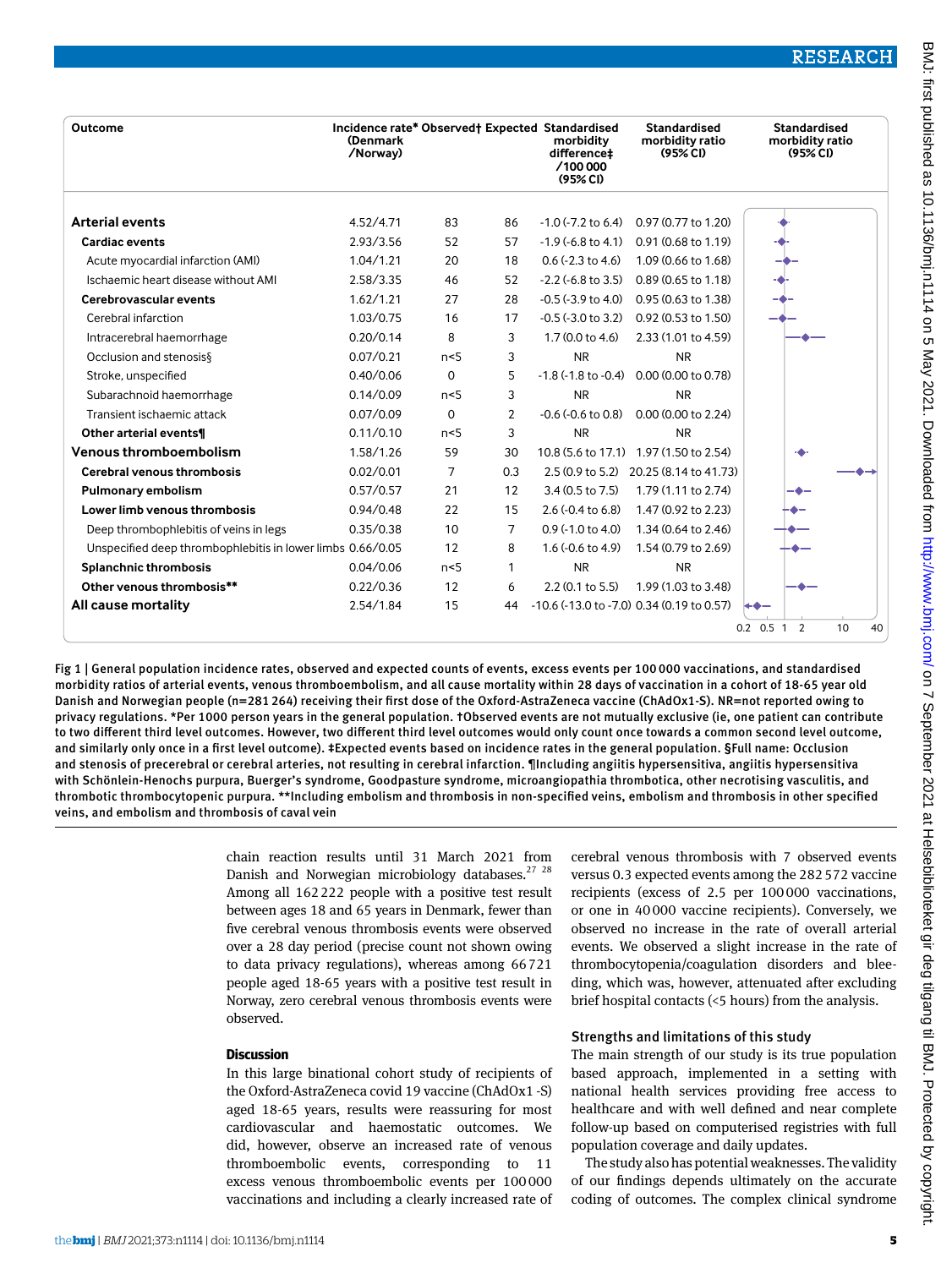| Outcome                                          | Incidence rate* Observed† Expected Standardised<br>(Denmark<br>/Norway) |           |                | morbidity<br>difference‡<br>/100 000<br>(95% <sub>C</sub> ) | <b>Standardised</b><br>morbidity ratio<br>(95% <sub>C</sub> ) | Standardised<br>morbidity ratio<br>(95% <sub>C</sub> ) |
|--------------------------------------------------|-------------------------------------------------------------------------|-----------|----------------|-------------------------------------------------------------|---------------------------------------------------------------|--------------------------------------------------------|
| Thrombocytopenia/coagulation disorders 0.60/0.75 |                                                                         | 24        | 16             |                                                             | 3.0 (-0.2 to 7.4) 1.52 (0.97 to 2.25)                         |                                                        |
| Thrombocytopenia                                 | 0.15/0.38                                                               | 17        | 6              |                                                             | 4.2 (1.6 to 8.0) 3.02 (1.76 to 4.83)                          |                                                        |
| Idiopathic thrombocytopenic purpura              | 0.07/0.06                                                               | n<5       | 1              | <b>NR</b>                                                   | <b>NR</b>                                                     |                                                        |
| Other primary thrombocytopenia                   | 0.00/0.01                                                               | $\Omega$  | 0.1            |                                                             | $-0.0$ ( $-0.0$ to 1.3) 0.00 (0.00 to 35.70)                  |                                                        |
| Secondary thrombocytopenia                       | 0.01/0.18                                                               | <b>NR</b> | 2              | <b>NR</b>                                                   | <b>NR</b>                                                     |                                                        |
| Thrombocytopenia unspecified                     | 0.09/0.20                                                               | 11        | 3              |                                                             | 2.9 (0.9 to 6.1) 3.57 (1.78 to 6.38)                          |                                                        |
| <b>Coagulation disorders</b>                     | 0.45/0.38                                                               | 7         | 10             |                                                             | $-1.3$ ( $-2.8$ to 1.5) 0.67 (0.27 to 1.39)                   |                                                        |
| Coagulation disorders, purpura                   | 0.45/0.38                                                               | 7         | 10             |                                                             | $-1.3$ ( $-2.8$ to 1.5) 0.67 (0.27 to 1.39)                   |                                                        |
| Disseminated intravascular coagulation           | 0.01/0.02                                                               | $\Omega$  | 0.3            |                                                             | -0.1 (-0.1 to 1.3) 0.00 (0.00 to 12.20)                       |                                                        |
| <b>Bleeding events</b>                           | 2.75/3.04                                                               | 74        | 60             |                                                             | 5.1 (-0.7 to 12.2) 1.23 (0.97 to 1.55)                        |                                                        |
| Bleeding                                         | 2.67/2.96                                                               | 74        | 58             |                                                             | 5.9 (0.0 to 12.9) 1.27 (1.00 to 1.60)                         |                                                        |
| Anaemia from bleeding                            | 0.11/0.60                                                               | n<5       | 8              | <b>NR</b>                                                   | <b>NR</b>                                                     |                                                        |
| Bleeding from respiratory tract                  | 0.85/0.87                                                               | 35        | 16             |                                                             | 7.1 (3.2 to 12.2) 2.21 (1.54 to 3.08)                         |                                                        |
| Bleeding, not specified                          | 0.15/0.05                                                               | 8         | $\overline{2}$ |                                                             | 2.1 (0.4 to 4.9) 3.30 (1.42 to 6.50)                          |                                                        |
| Haematuria                                       | 1.43/1.50                                                               | 25        | 31             |                                                             | $-2.1$ ( $-5.4$ to 2.3) 0.81 (0.53 to 1.20)                   |                                                        |
| Intestinal bleeding                              | $0.18/-$ §                                                              | n<5       | 2              | <b>NR</b>                                                   | <b>NR</b>                                                     |                                                        |
| Haemolytic anaemias¶                             | 0.09/0.09                                                               | 0         | $\overline{2}$ |                                                             | $-0.8$ ( $-0.8$ to 0.5) 0.00 (0.00 to 1.66)                   | 10                                                     |
|                                                  |                                                                         |           |                |                                                             |                                                               | 0.5<br>2<br>0.2                                        |

Fig 2 | General population incidence rates, observed and expected counts of events, excess events per 100 000 vaccinations, and standardised morbidity ratios of thrombocytopenia/coagulation disorders and bleeding events within 28 days of vaccination in a cohort of 18-65 year old Danish and Norwegian people (n=281 264) receiving their first dose of the Oxford-AstraZeneca covid-19 vaccine (ChAdOx1-S). NR=not reported owing to privacy regulations. \*Per 1000 person years in the general population. †Observed events are not mutually exclusive (ie, one patient can contribute to two different third level outcomes. However, two different third level outcomes would only count once towards a common second level outcome, and similarly only once in a first level outcome). ‡Expected events based on incidence rates in the general population. §Not available in the Norwegian data source. ¶Including haemolytic anaemia, haemolytic uraemic syndrome, and paroxysmal nocturnal haemoglobinuria

> reported with ChAdOx1-S is not captured completely by any single ICD-10 code. Instead, clinicians are likely to use the codes that reflect the dominant elements in individual patients' presentation. A general lack of specificity of the outcome diagnoses would reduce the strength of any potential associations. However, from early March the increased focus on the adverse events being examined might have heightened clinical awareness, and therefore the level of reported diagnoses, above those documented in our reference populations. This is probably mainly a concern for less serious adverse events (eg, epistaxis, mild thrombocytopenia) that otherwise could have gone undetected, as these do not necessarily lead to a hospital contact. This finding is supported by the results of the supplementary analysis excluding brief hospital contacts, in which the signal for bleeding events was removed, and the association for thrombocytopenia/ coagulation disorders was diminished (on an absolute scale), whereas the observed signal for venous thromboembolic events, which are generally more serious, remained largely unchanged. Another limitation is that our expected counts of outcomes were based on the general population of each country. Active healthcare and social services workers—the primary recipients of ChAdOx1-S in Denmark and Norway are likely to be healthier than the average population

of the same age. $29$  To the extent that better health decreases the risk of the studied outcomes, this will lead to falsely low estimated standardised morbidity ratios—that is, make the vaccine appear safer—and thus could not explain the safety signals observed in our study. A healthy vaccinee effect is expected to be particularly pronounced for all cause mortality,  $30$  as people with severe comorbidity or known terminal illness in Denmark and Norway will generally not have received ChAdOx1-S. Moreover, the vaccine is not administered to people who report acute illness on the planned vaccination date. These bias mechanisms are the most likely explanation for the observed low count for deaths in our study and hinders meaningful interpretation of the reported all cause mortality effects of receiving the vaccine. Furthermore, if known risk factors for venous thromboembolism were more prevalent among vaccine recipients than in the general population this might have led to falsely increased standardised morbidity ratios. This could include risk factors such as female sex, use of oral contraceptives, use of menopausal hormone therapy, and recent surgery or trauma or other immobilisation. $31$  Our event rates were, however, standardised for any differences in sex and age, and use of systemic hormone therapy was not higher in our vaccine recipients than in the general population, and surgery or immobilisation is unlikely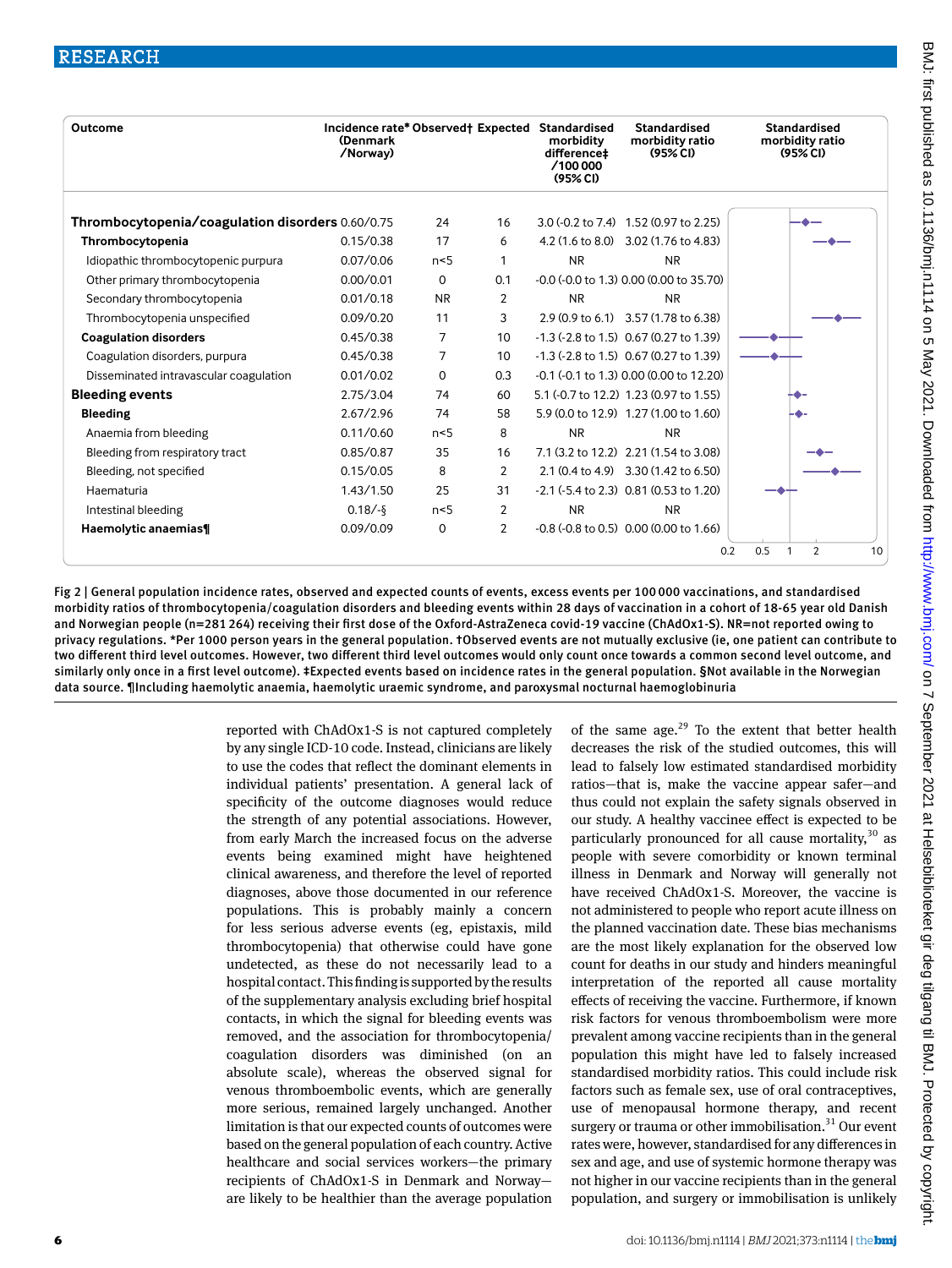RESEARCH

| Outcome                                                 | Incidence rate* Observed† Expected<br>(Denmark<br>/Norway) |                |                | Standardised<br>morbidity<br>difference‡<br>/100000<br>(95% <sub>C</sub> ) | <b>Standardised</b><br>morbidity ratio<br>(95% <sub>C</sub> ) | <b>Standardised</b><br>morbidity ratio<br>(95% C) |
|---------------------------------------------------------|------------------------------------------------------------|----------------|----------------|----------------------------------------------------------------------------|---------------------------------------------------------------|---------------------------------------------------|
| Age 18-44 years                                         |                                                            |                |                |                                                                            |                                                               |                                                   |
| Arterial events                                         | 0.90/0.77                                                  | 6              | 8              | $-1.6$ ( $-4.4$ to 3.8)                                                    | 0.74 (0.27 to 1.62)                                           |                                                   |
| Venous thromboembolism                                  | 0.81/0.60                                                  | 25             | 8              | 12.6 (5.9 to 21.5)                                                         | 2.99 (1.94 to 4.42)                                           |                                                   |
| Thrombocytopenia/coagulation disorders 0.61/0.52        |                                                            | 11             | 8              | $2.6$ ( $-1.6$ to $9.1$ )                                                  | 1.45 (0.73 to 2.60)                                           |                                                   |
| Bleeding events                                         | 1.74/1.98                                                  | 22             | 20             | 1.8 (-4.4 to 10.3)                                                         | 1.12 (0.70 to 1.69)                                           |                                                   |
| Age 45-65 years                                         |                                                            |                |                |                                                                            |                                                               |                                                   |
| Arterial events                                         | 8.84/10.01                                                 | 77             | 78             |                                                                            | -0.4 (-12.3 to 13.7) 0.99 (0.78 to 1.24)                      |                                                   |
| Venous thromboembolism                                  | 2.48/2.12                                                  | 34             | 22             | 9.1 (1.5 to 18.9)                                                          | 1.58 (1.09 to 2.20)                                           |                                                   |
| Thrombocytopenia/coagulation disorders 0.59/1.05        |                                                            | 13             | 8              | 3.4 (-1.0 to 10.1)                                                         | 1.57 (0.84 to 2.69)                                           |                                                   |
| <b>Bleeding events</b>                                  | 3.94/4.44                                                  | 52             | 40             | 3.4 (-1.0 to 10.1)                                                         | 1.29 (0.96 to 1.69)                                           |                                                   |
| <b>Women only</b>                                       |                                                            |                |                |                                                                            |                                                               |                                                   |
| Arterial events                                         | 3.15/2.84                                                  | 48             | 54             | $-2.9$ ( $-8.8$ to 4.4)                                                    | 0.89 (0.65 to 1.17)                                           |                                                   |
| Venous thromboembolism                                  | 1.49/1.08                                                  | 54             | 22             | 14.8 (8.5 to 22.5)                                                         | 2.41 (1.81 to 3.14)                                           |                                                   |
| Thrombocytopenia/coagulation disorders 0.78/0.84        |                                                            | <b>NR</b>      | 13             | <b>NR</b>                                                                  | <b>NR</b>                                                     |                                                   |
| <b>Bleeding events</b>                                  | 2.47/2.95                                                  | 56             | 46             | 4.8 (-1.6 to 12.7)                                                         | 1.23 (0.93 to 1.59)                                           |                                                   |
| Men only                                                |                                                            |                |                |                                                                            |                                                               |                                                   |
| Arterial events                                         | 5.88/6.50                                                  | 35             | 31             | 6.5 (-12.6 to 31.0)                                                        | 1.11 (0.78 to 1.55)                                           |                                                   |
| Venous thromboembolism                                  | 1.67/1.42                                                  | 5              | $\overline{7}$ | $-4.4$ ( $-10.4$ to $7.4$ )                                                | 0.67 (0.22 to 1.56)                                           |                                                   |
| Thrombocytopenia/coagulation disorders 0.95/0.66        |                                                            | n <sub>5</sub> | 3              | <b>NR</b>                                                                  | <b>NR</b>                                                     |                                                   |
| <b>Bleeding events</b>                                  | 3.03/3.13                                                  | 18             | 14             | 6.3 (-6.7 to 24.9)                                                         | 1.25 (0.74 to 1.97)                                           |                                                   |
| 14 day follow-up                                        |                                                            |                |                |                                                                            |                                                               |                                                   |
| Arterial events                                         | 4.52/4.71                                                  | 39             | 45             | $-4.3$ ( $-12.3$ to 6.0)                                                   | 0.87 (0.62 to 1.19)                                           |                                                   |
| Venous thromboembolism                                  | 1.58/1.26                                                  | 27             | 16             | 8.1 (1.6 to 16.9)                                                          | 1.73 (1.14 to 2.52)                                           |                                                   |
| Thrombocytopenia/coagulation disorders 0.60/0.75        |                                                            | 16             | 8              | 5.5 (0.6 to 12.6)                                                          | 1.93 (1.11 to 3.14)                                           |                                                   |
| <b>Bleeding events</b>                                  | 2.75/3.04                                                  | 34             | 31             | 1.8 (-5.6 to 11.5)                                                         | 1.08 (0.75 to 1.51)                                           |                                                   |
| <b>Excluding brief hospital contacts</b>                |                                                            |                |                |                                                                            |                                                               |                                                   |
| Arterial events                                         | 3.20/3.91                                                  | 62             | 64             | $-0.7$ ( $-6.0$ to 5.8)                                                    | 0.97 (0.75 to 1.25)                                           |                                                   |
| Venous thromboembolism                                  | 0.88/0.81                                                  | 40             | 18             | 8.3 (4.1 to 13.7)                                                          | 2.28 (1.63 to 3.11)                                           |                                                   |
| Thrombocytopenia/coagulation disorders 0.19/0.57        |                                                            | 12             | 8              | 1.3 (-0.8 to 4.6)                                                          | 1.42 (0.73 to 2.48)                                           |                                                   |
| <b>Bleeding events</b>                                  | 0.63/1.28                                                  | 14             | 20             | $-2.1$ ( $-4.4$ to 1.4)                                                    | 0.71 (0.39 to 1.20)                                           |                                                   |
| Using more recent general population comparison cohort§ |                                                            |                |                |                                                                            |                                                               |                                                   |
| Arterial events                                         | 4.44/4.64                                                  | 83             | 83             | 0.1 (-6.2 to 7.5)                                                          | 1.00 (0.80 to 1.24)                                           |                                                   |
| Venous thromboembolism                                  | 1.55/1.30                                                  | 59             | 30             | 10.9 (5.6 to 17.2)                                                         | 1.99 (1.51 to 2.57)                                           |                                                   |
| Thrombocytopenia/coagulation disorders 0.49/0.75        |                                                            | 24             | 14             | 3.5 (0.3 to 7.9)                                                           | 1.66 (1.06 to 2.47)                                           |                                                   |
| <b>Bleeding events</b>                                  | 2.47/2.62                                                  | 74             | 52             | 8.1 (2.2 to 15.1)                                                          | 1.42 (1.11 to 1.78)                                           |                                                   |
|                                                         |                                                            |                |                |                                                                            | 0.2                                                           | 0.5<br>$\overline{2}$<br>10<br>1                  |

Fig 3 | Results from supplementary analyses restricted to subgroups of patients on sex, and age, shorter follow-up, and excluding brief hospital contacts. NR=not reported owing to privacy regulations. \*Per 1000 person years in the general population. †Observed events are not mutually exclusive (ie, one patient can contribute to two different third level outcomes. However, two different third level outcomes would only count once towards a common second level outcome, and similarly only once in a first level outcome). ‡Expected events based on incidence rates in the general population. §The general population comparison cohort was followed from January 2020 through March 2021 in both countries

> to be increased in members of the active work force. Similarly, as also observed in our post hoc analyses, any increase in observed venous thromboembolic events was unlikely to be explained by SARS-CoV-2 infections occurring in vaccinated people, as both the prevalence of covid-19 and the associated absolute risk of thromboembolic events was low in our setting.<sup>32</sup> Our post hoc confounder analysis (E-values) suggested that our findings were unlikely to be explained by unmeasured confounders. Nevertheless, residual

confounding from other factors cannot be ruled out owing to the non-randomised observational design of our study. Lastly, important boundaries exist as to the generalisability of our study findings. Firstly, as our study was restricted to people aged 18-65 years, it cannot inform evaluations of the safety of ChAdOx1-S in older people. Similarly, data were only available for those who received their first dose of the vaccine, and as such do not provide information on the safety of the second dose. Finally, the study was conducted in two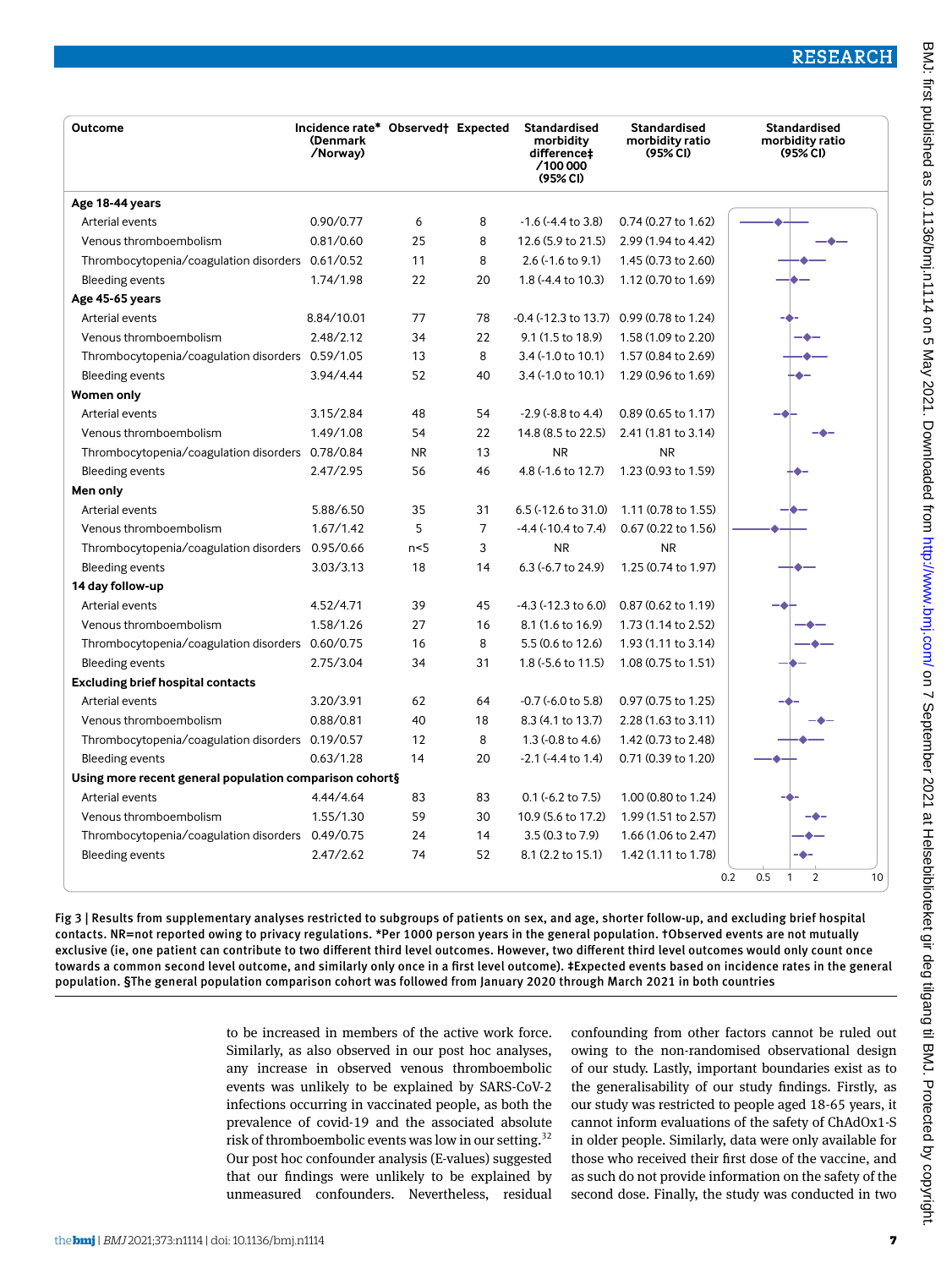Scandinavian countries and therefore the results might not be generalisable to populations of predominantly non-white ethnicities.

#### Comparison with other studies

Specific immune mediated mechanisms might contribute to the increased risk of venous thromboembolism after vaccination with ChAdOx1-S. This is currently under investigation. Reports in the *New England Journal of Medicine* by now have described three detailed case series of 39 patients (5 in Norway, $10$  11 in Germany and Austria,  $11$  and 23 in the UK $12$ ) who presented with thrombocytopenia and thrombosis beginning five to 24 days after vaccination with ChAdOx1-S. Another case was reviewed in Denmark.<sup>13</sup> Among these 40 patients, 35 (88%) experienced any venous thrombosis, including a high proportion (26 patients, 65%) who experienced cerebral venous thrombosis, whereas 6 (15%) had splanchnic thrombosis and 7 (18%) pulmonary embolism, with multiple embolisms being common. This is now collectively referred to as vaccine induced thrombotic thrombocytopenia (VITT) or thrombosis with thrombocytopenia syndrome (TTS), with a suggested potential mechanism involving platelet activating antibodies directed against platelet factor 4, which are known to be triggered by heparin and sometimes other environmental factors.<sup>33</sup> As of yet, no individual level risk factors for vaccine induced thrombotic thrombocytopenia or thrombosis with thrombocytopenia syndrome have been confirmed, $14$ with previously reported cases among both, for example, men and women and among users and non-users of hormone therapy.<sup>10-13</sup> To the extent that the excess rate of venous thrombosis events reported in this manuscript is associated with vaccine induced thrombotic thrombocytopenia or thrombosis with thrombocytopenia syndrome, our study has insufficient data, and it is not designed to identify subgroups at particular risk, which constitutes an important area for further research.<sup>14</sup> Importantly, whether this safety concern is specific to ChAdOx1-S or whether it is associated with either all adenovirus vector based covid-19 vaccines or even all covid-19 vaccines, is an important issue that remains to be elucidated. The European Medicines Agency recently raised "embolic and thrombotic events" as a new signal for the adenovirus vector based vaccine from Janssen,  $34$  and its use was put on temporary hold by the Centers for Disease Control and Prevention and the Food and Drug Administration in the United States while further investigations were ongoing.<sup>14</sup>

#### Policy implications

The regulatory implications of our study findings are complex. Given ChAdOx1-S's nearly 70% protection against a potentially lethal infection,<sup>5 6</sup> the risk to benefit ratio of the vaccine in a pandemic scenario and on a population level is likely to remain favourable. From a public health perspective, multiple factors should be considered, including regional availability of other vaccines, capacity of the local healthcare system, delays in reaching the desired level of herd immunity, regional control of the epidemic through other measures, and the importance of trust in authorities and confidence in the vaccination programme. Many of these factors directly influence the benefit of receiving a covid-19 vaccine, at both the societal and the individual level. Furthermore, the applicability of our findings to a given context needs to consider the limitations to the study's generalisability. Thus, vaccine recommendations must be context dependent and country specific. In any case, access to valid data on the magnitude of risk is essential. Such information must be made available and continuously updated for all covid-19 vaccines in the real world setting—ideally including studies that provide direct head-to-head comparisons of vaccines on both safety and efficacy, which constitutes an important area for further study.

#### Conclusions

Our study provides evidence of an excess rate of venous thromboembolism, including cerebral venous thrombosis, among recipients of the Oxford-AstraZeneca covid-19 vaccine ChAdOx1-S within 28 days of the first dose. The absolute risks of these events were, however, small. For the remaining safety outcomes, results were reassuring, with slightly higher rates of thrombocytopenia/coagulation disorders and bleeding, which could be influenced by heightened surveillance. The absolute risks described in this study are small in the context of the proven benefits of vaccination against covid-19, and the globally high incidence of serious cases of SARS-CoV-2 infection.

## **AUTHOR AFFILIATIONS**

<sup>1</sup> Clinical Pharmacology, Pharmacy, and Environmental Medicine, Department of Public Health, University of Southern Denmark, Odense, Denmark

<sup>2</sup> Norwegian Institute of Public Health, Oslo, Norway

<sup>3</sup> Pharmacovigilance Research Centre, Department of Drug Design and Pharmacology, University of Copenhagen, Copenhagen, Denmark

4 Department of Gynaecology, Rigshospitalet, Copenhagen, Denmark 5 Department of Clinical Medicine, University of Copenhagen, Copenhagen, Denmark

6 Department of Clinical Epidemiology, Aarhus University Hospital, Aarhus, Denmark

<sup>7</sup> Department of Clinical Medicine, Aarhus University, Aarhus, Denmark

8 Department of Epidemiology Research, Statens Serum Institut, Copenhagen, Denmark

Contributors: AP, LCL, MA, JH, ØL, AM, LP, HTS, RWT, and AH designed the study. AP, LCL, JD, ØK, GT, PLDR, and LP processed the collected data. AP and JH directed the analyses, which were carried out by LCL, GT, JD, ØK, and LP. All authors participated in the discussion and interpretation of the results. AP, JH, ØL, HTS, and RWT organised the writing and wrote the initial draft. All authors critically revised the manuscript for intellectual content and approved the final version. AP and AH are the guarantors. The corresponding author attests that all listed authors meet authorship criteria and that no others meeting the criteria have been omitted.

## Funding: None.

Competing interests: All authors have completed the ICMJE uniform disclosure form at [http://www.icmje.org/coi\\_disclosure.pdf](http://www.icmje.org/coi_disclosure.pdf) and declare: no support from any organisation for the submitted work. The authors report no personal conflicts of interest pertaining to this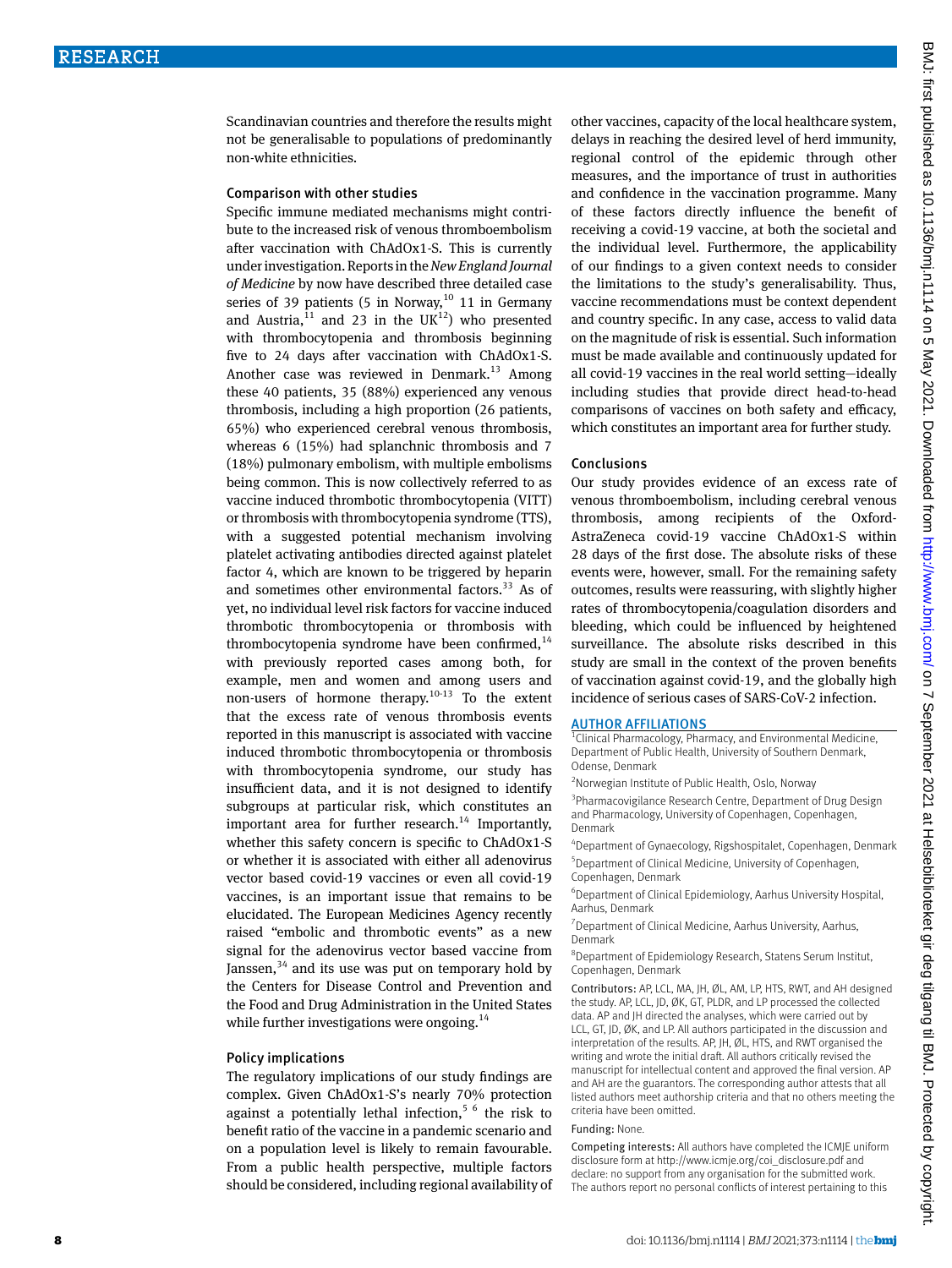work. The Department of Clinical Epidemiology, Aarhus University Hospital, receives funding for other studies from the European Medicines Agency and companies in the form of research grants to (and administered by) Aarhus University. None of these studies have any relation to the present study. AP, JH, and LCL report participation in research projects funded by Alcon, Almirall, Astellas, AstraZeneca, Boehringer-Ingelheim, Novo Nordisk, Servier, Menarini Pharmaceuticals, and LEO Pharma, all regulator mandated phase IV studies, all with funds paid to their institution (no personal fees) and with no relation to the work reported in this paper. ØK reports participation in research projects funded by Novo Nordisk and LEO Pharma, all regulator mandated phase IV studies, all with funds paid to his institution (no personal fees) and with no relation to the work reported in this paper. HLG reports previous participation in research projects and clinical trials funded by Novo Nordisk, GSK, AstraZeneca, and Boheringer-Ingelheim, all paid to her previous institution Oslo University Hospital (no personal fees). MA has previously participated in research projects funded by Pfizer, Janssen, AstraZeneca, H Lundbeck & Mertz, and Novartis with grants received by Karolinska Institutet (no personal fees). MA has personally received fees for teaching from Atrium, the Danish Association of the Pharmaceutical Industry. The Pharmacovigilance Research Center is supported by a grant from the Novo Nordisk Foundation (NNF15SA0018404) to the University of Copenhagen.

Ethical approval: According to Danish law, studies based entirely on registry data do not require approval from an ethics review board. However, the Danish analysis was registered at the repository of the University of Southern Denmark (11.346), and data access was approved by the Danish Health Data Authority (FSEID-00005646). In Norway, the emergency preparedness register was established according to the Health Preparedness Act §2-4 and the study also was approved by the Norwegian Regional Committee for Research Ethics (REK Sør-Øst A, ref 122745).

Data sharing: No additional data available. For legal and ethical reasons, individual level patient data cannot be shared by the authors and are only accessible to authorised researchers after application to the Danish Health Data Authority, or in Norway after ethical approval and application to helsedata.no administered by the Directorate of eHealth.

The lead author (AP) affirms the manuscript is an honest, accurate, and transparent account of the study being reported; that no important aspects of the study have been omitted; and that any discrepancies from the study as planned (and, if relevant, registered) have been explained.

Dissemination to participants and related patient and public communities: Dissemination to study participants is not possible. However, study findings will be disseminated to both Danish, Norwegian, and international regulators.

Provenance and peer review: Not commissioned; externally peer reviewed.

This is an Open Access article distributed in accordance with the Creative Commons Attribution Non Commercial (CC BY-NC 4.0) license, which permits others to distribute, remix, adapt, build upon this work non-commercially, and license their derivative works on different terms, provided the original work is properly cited and the use is noncommercial. See: [http://creativecommons.org/licenses/by-nc/4.0/.](http://creativecommons.org/licenses/by-nc/4.0/)

- 1 World Health Organization. COVID-19 Weekly Epidemiological Update. [https://www.who.int/emergencies/diseases/novel](https://www.who.int/emergencies/diseases/novel-coronavirus-2019/situation-reports)[coronavirus-2019/situation-reports.](https://www.who.int/emergencies/diseases/novel-coronavirus-2019/situation-reports)
- 2 Darby AC, Hiscox JA. Covid-19: variants and vaccination. *BMJ* 2021;372:n771. doi:10.1136/bmj.n771
- 3 Polack FP, Thomas SJ, Kitchin N, et al, C4591001 Clinical Trial Group. Safety and Efficacy of the BNT162b2 mRNA Covid-19 Vaccine. *N Engl J Med* 2020;383:2603-15. doi:10.1056/ NEJMoa2034577
- Baden LR, El Sahly HM, Essink B, et al, COVE Study Group. Efficacy and Safety of the mRNA-1273 SARS-CoV-2 Vaccine. *N Engl J Med* 2021;384:403-16. doi:10.1056/NEJMoa2035389
- 5 Voysey M, Clemens SAC, Madhi SA, et al, Oxford COVID Vaccine Trial Group. Safety and efficacy of the ChAdOx1 nCoV-19 vaccine (AZD1222) against SARS-CoV-2: an interim analysis of four randomised controlled trials in Brazil, South Africa, and the UK. *Lancet* 2021;397:99-111. doi:10.1016/S0140-6736(20) 32661-1
- 6 Voysey M, Costa Clemens SA, Madhi SA, et al, Oxford COVID Vaccine Trial Group. Single-dose administration and the influence of the timing of the booster dose on immunogenicity and efficacy of

ChAdOx1 nCoV-19 (AZD1222) vaccine: a pooled analysis of four randomised trials. *Lancet* 2021;397:881-91. doi:10.1016/S0140- 6736(21)00432-3

- 7 European Medicines Agency (EMA). EMA assessment report EMA/158424/2021. [https://www.ema.europa.eu/en/documents/](https://www.ema.europa.eu/en/documents/assessment-report/covid-19-vaccine-janssen-epar-public-assessment-report_en.pdf) [assessment-report/covid-19-vaccine-janssen-epar-public](https://www.ema.europa.eu/en/documents/assessment-report/covid-19-vaccine-janssen-epar-public-assessment-report_en.pdf)[assessment-report\\_en.pdf](https://www.ema.europa.eu/en/documents/assessment-report/covid-19-vaccine-janssen-epar-public-assessment-report_en.pdf).
- 8 Wise J. Covid-19: European countries suspend use of Oxford-AstraZeneca vaccine after reports of blood clots. *BMJ* 2021;372:n699. doi:10.1136/bmj.n699
- European Medicines Agency (EMA). COVID-19 Vaccine AstraZeneca: PRAC investigating cases of thromboembolic events - vaccine's benefits currently still outweigh risks - Update. [https://www.](https://www.ema.europa.eu/en/news/covid-19-vaccine-astrazeneca-prac-investigating-cases-thromboembolic-events-vaccines-benefits) [ema.europa.eu/en/news/covid-19-vaccine-astrazeneca-prac](https://www.ema.europa.eu/en/news/covid-19-vaccine-astrazeneca-prac-investigating-cases-thromboembolic-events-vaccines-benefits)[investigating-cases-thromboembolic-events-vaccines-benefits](https://www.ema.europa.eu/en/news/covid-19-vaccine-astrazeneca-prac-investigating-cases-thromboembolic-events-vaccines-benefits).
- Schultz NH, Sørvoll IH, Michelsen AE, et al. Thrombosis and Thrombocytopenia after ChAdOx1 nCoV-19 Vaccination. *N Engl J Med* 2021. doi:10.1056/NEJMoa2104882
- 11 Greinacher A, Thiele T, Warkentin TE, Weisser K, Kyrle PA, Eichinger S. Thrombotic Thrombocytopenia after ChAdOx1 nCov-19 Vaccination. *N Engl J Med* 2021. doi:10.1056/NEJMoa2104840
- 12 Scully M, Singh D, Lown R, et al. Pathologic Antibodies to Platelet Factor 4 after ChAdOx1 nCoV-19 Vaccination. *N Engl J Med* 2021. doi:10.1056/NEJMoa2105385
- 13 Blauenfeldt RA, Kristensen SR, Ernstsen SL, Kristensen CCH, Simonsen CZ, Hvas AM. Thrombocytopenia with acute ischemic stroke and bleeding in a patient newly vaccinated with an adenoviral vectorbased COVID-19 vaccine. *J Thromb Haemost* 2021. doi:10.1111/ jth.15347
- 14 Cines DB, Bussel JB. SARS-CoV-2 Vaccine-Induced Immune Thrombotic Thrombocytopenia. *N Engl J Med* 2021. doi:10.1056/ NEJMe2106315
- 15 Folkehelseinstituttet [Norwegian Institute of Public Health]. Emergency preparedness register for COVID-19 (Beredt C19). [https://](https://www.fhi.no/en/id/infectious-diseases/coronavirus/emergency-preparedness-register-for-covid-19/) [www.fhi.no/en/id/infectious-diseases/coronavirus/emergency](https://www.fhi.no/en/id/infectious-diseases/coronavirus/emergency-preparedness-register-for-covid-19/)[preparedness-register-for-covid-19/](https://www.fhi.no/en/id/infectious-diseases/coronavirus/emergency-preparedness-register-for-covid-19/).
- Furu K, Wettermark B, Andersen M, Martikainen JE, Almarsdottir AB, Sørensen HT. The Nordic countries as a cohort for pharmacoepidemiological research. *Basic Clin Pharmacol Toxicol* 2010;106:86-94. doi:10.1111/j.1742-7843.2009.00494.x
- Schmidt M, Schmidt SAJ, Adelborg K, et al. The Danish health care system and epidemiological research: from health care contacts to database records. *Clin Epidemiol* 2019;11:563-91. doi:10.2147/ CLEP.S179083
- 18 Schmidt M, Pedersen L, Sørensen HT. The Danish Civil Registration System as a tool in epidemiology. *Eur J Epidemiol* 2014;29:541-9. doi:10.1007/s10654-014-9930-3
- 19 Ludvigsson JF, Håberg SE, Knudsen GP, et al. Ethical aspects of registry-based research in the Nordic countries. *Clin Epidemiol* 2015;7:491-508. doi:10.2147/CLEP.S90589
- 20 Grove Krause T, Jakobsen S, Haarh M, Mølbak K. The Danish vaccination register. *Euro Surveill* 2012;17:20155. doi:10.2807/ ese.17.17.20155-en
- 21 Trogstad L, Ung G, Hagerup-Jenssen M, Cappelen I, Haugen IL, Feiring B. The Norwegian immunisation register--SYSVAK. *Euro Surveill* 2012;17:17. doi:10.2807/ese.17.16.20147-en
- 22 European Medicines Agency (EMA). EMA assessment report EMA/94907/2021. [https://www.ema.europa.eu/en/documents/](https://www.ema.europa.eu/en/documents/assessment-report/vaxzevria-previously-covid-19-vaccine-astrazeneca-epar-public-assessment-report_en.pdf) [assessment-report/vaxzevria-previously-covid-19-vaccine](https://www.ema.europa.eu/en/documents/assessment-report/vaxzevria-previously-covid-19-vaccine-astrazeneca-epar-public-assessment-report_en.pdf)[astrazeneca-epar-public-assessment-report\\_en.pdf](https://www.ema.europa.eu/en/documents/assessment-report/vaxzevria-previously-covid-19-vaccine-astrazeneca-epar-public-assessment-report_en.pdf).
- Bakken IJ, Ariansen AMS, Knudsen GP, Johansen KI, Vollset SE. The Norwegian Patient Registry and the Norwegian Registry for Primary Health Care: Research potential of two nationwide health-care registries. *Scand J Public Health* 2020;48:49-55. doi:10.1177/1403494819859737
- 24 Schmidt M, Schmidt SAJ, Sandegaard JL, Ehrenstein V, Pedersen L, Sørensen HT. The Danish National Patient Registry: a review of content, data quality, and research potential. *Clin Epidemiol* 2015;7:449-90. doi:10.2147/CLEP.S91125
- 25 Breslow NE, Day NE. Statistical methods in cancer research. Volume II--The design and analysis of cohort studies. *IARC Sci Publ* 1987;82:1-406.
- 26 VanderWeele TJ, Ding P. Sensitivity Analysis in Observational Research: Introducing the E-Value. *Ann Intern Med* 2017;167:268- 74. doi:10.7326/M16-2607
- 27 Voldstedlund M, Haarh M, Mølbak K, MiBa Board of Representatives. The Danish Microbiology Database (MiBa) 2010 to 2013. *Euro Surveill* 2014;19:20667. doi:10.2807/1560-7917. ES2014.19.1.20667
- 28 National Microbiology Laboratory Database. [https://www.fhi.no/](https://www.fhi.no/nyheter/2020/nasjonal-laboratoriedatabase-for-covid-19-pa-plass/) [nyheter/2020/nasjonal-laboratoriedatabase-for-covid-19-pa-plass/.](https://www.fhi.no/nyheter/2020/nasjonal-laboratoriedatabase-for-covid-19-pa-plass/)
- 29 Thygesen LC, Hvidtfeldt UA, Mikkelsen S, Brønnum-Hansen H. Quantification of the healthy worker effect: a nationwide cohort study